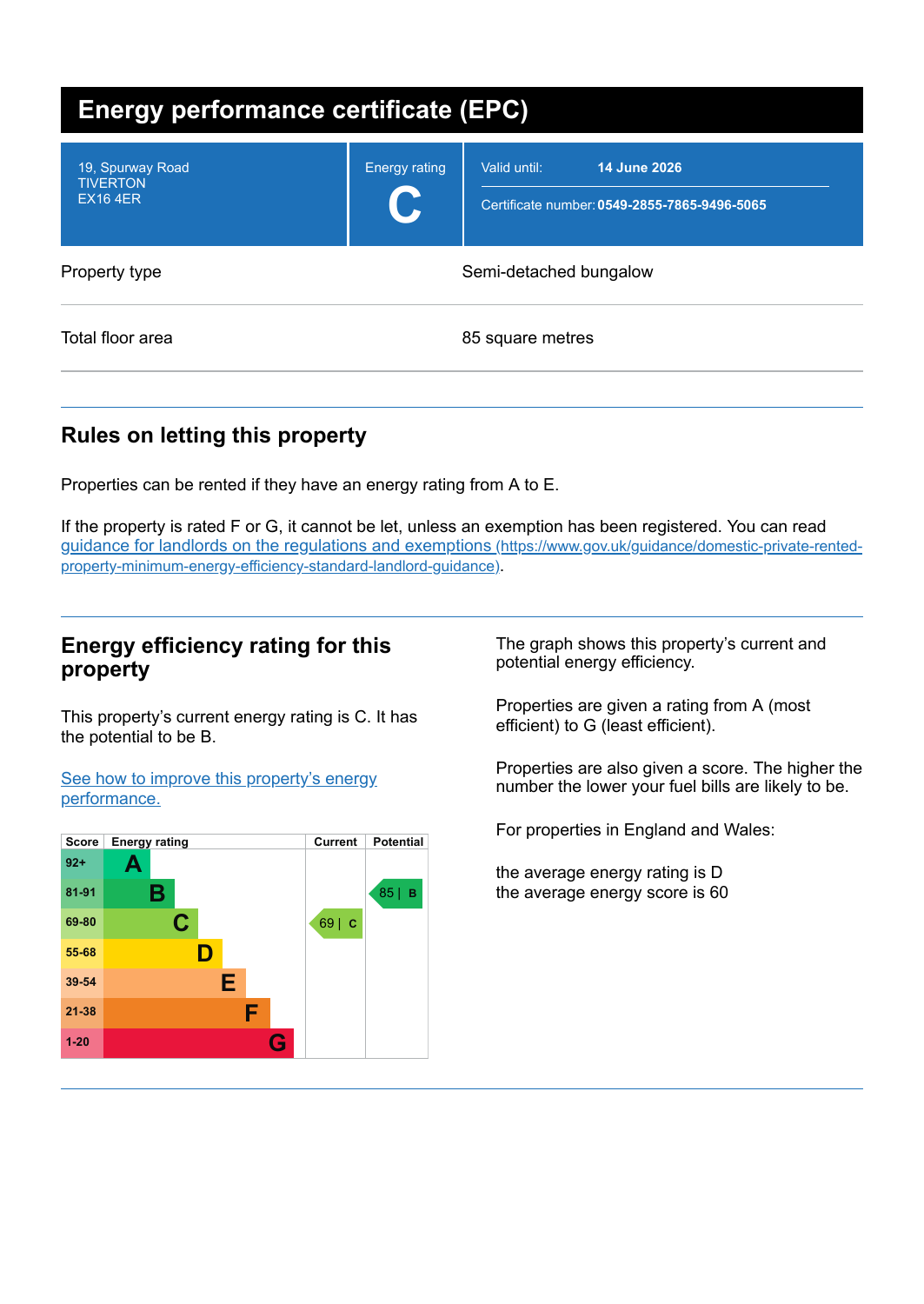## **Breakdown of property's energy performance**

This section shows the energy performance for features of this property. The assessment does not consider the condition of a feature and how well it is working.

Each feature is assessed as one of the following:

- very good (most efficient)
- good
- average
- poor
- very poor (least efficient)

When the description says "assumed", it means that the feature could not be inspected and an assumption has been made based on the property's age and type.

| <b>Feature</b>       | <b>Description</b>                          | Rating    |
|----------------------|---------------------------------------------|-----------|
| Wall                 | Cavity wall, filled cavity                  | Good      |
| Roof                 | Pitched, 350 mm loft insulation             | Very good |
| Window               | Fully double glazed                         | Average   |
| Main heating         | Boiler and radiators, mains gas             | Good      |
| Main heating control | Programmer, room thermostat and TRVs        | Good      |
| Hot water            | From main system                            | Good      |
| Lighting             | Low energy lighting in 22% of fixed outlets | Poor      |
| Floor                | Suspended, no insulation (assumed)          | N/A       |
| Secondary heating    | None                                        | N/A       |

#### **Primary energy use**

The primary energy use for this property per year is 202 kilowatt hours per square metre (kWh/m2).

| <b>Environmental impact of this</b><br>property                                                        |                             | This property produces                                                                                                                                                                   | 3.0 tonnes of CO2 |
|--------------------------------------------------------------------------------------------------------|-----------------------------|------------------------------------------------------------------------------------------------------------------------------------------------------------------------------------------|-------------------|
| This property's current environmental impact<br>rating is D. It has the potential to be B.             |                             | This property's potential<br>production                                                                                                                                                  | 1.4 tonnes of CO2 |
| Properties are rated in a scale from A to G<br>based on how much carbon dioxide (CO2) they<br>produce. |                             | By making the recommended changes, you<br>could reduce this property's CO2 emissions by<br>1.6 tonnes per year. This will help to protect the<br>environment.                            |                   |
| Properties with an A rating produce less CO2                                                           |                             |                                                                                                                                                                                          |                   |
| than G rated properties.<br>An average household<br>produces                                           | 6 tonnes of CO <sub>2</sub> | Environmental impact ratings are based on<br>assumptions about average occupancy and<br>energy use. They may not reflect how energy is<br>consumed by the people living at the property. |                   |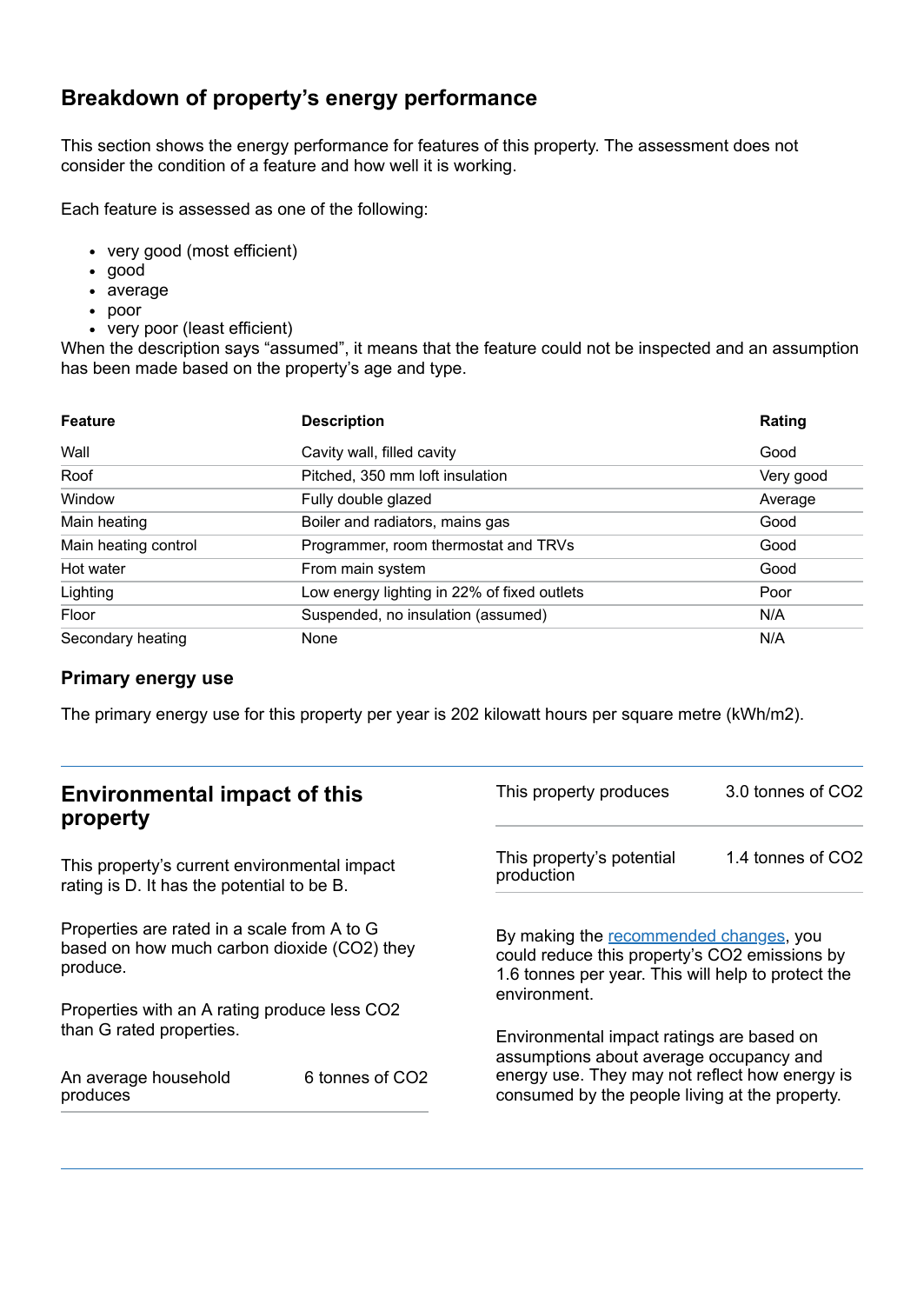## <span id="page-2-0"></span>**Improve this property's energy performance**

By following our step by step recommendations you could reduce this property's energy use and potentially save money.

Carrying out these changes in order will improve the property's energy rating and score from C (69) to B (85).

| <b>Step</b>                           | <b>Typical installation cost</b> | <b>Typical yearly saving</b> |
|---------------------------------------|----------------------------------|------------------------------|
| 1. Floor insulation (suspended floor) | £800 - £1.200                    | £64                          |
| 2. Low energy lighting                | £35                              | £37                          |
| 3. Solar water heating                | £4,000 - £6,000                  | £37                          |
| 4. Solar photovoltaic panels          | £5,000 - £8,000                  | £286                         |

### **Paying for energy improvements**

Find energy grants and ways to save energy in your home. [\(https://www.gov.uk/improve-energy-efficiency\)](https://www.gov.uk/improve-energy-efficiency)

## **Estimated energy use and potential savings**

| Estimated yearly energy<br>cost for this property | £735 |
|---------------------------------------------------|------|
| Potential saving                                  | £138 |

The estimated cost shows how much the average household would spend in this property for heating, lighting and hot water. It is not based on how energy is used by the people living at the property.

The potential saving shows how much money you could save if you complete each [recommended](#page-2-0) step in order.

For advice on how to reduce your energy bills visit Simple [Energy](https://www.simpleenergyadvice.org.uk/) Advice

[\(https://www.simpleenergyadvice.org.uk/\)](https://www.simpleenergyadvice.org.uk/).

#### **Heating use in this property**

Heating a property usually makes up the majority of energy costs.

Estimated energy used to heat this property

| <b>Type of heating</b> | <b>Estimated energy used</b> |
|------------------------|------------------------------|
| <b>Space heating</b>   | 8444 kWh per year            |
| <b>Water heating</b>   | 2149 kWh per year            |

**Potential energy savings by installing insulation**

The assessor did not find any opportunities to save energy by installing insulation in this property.